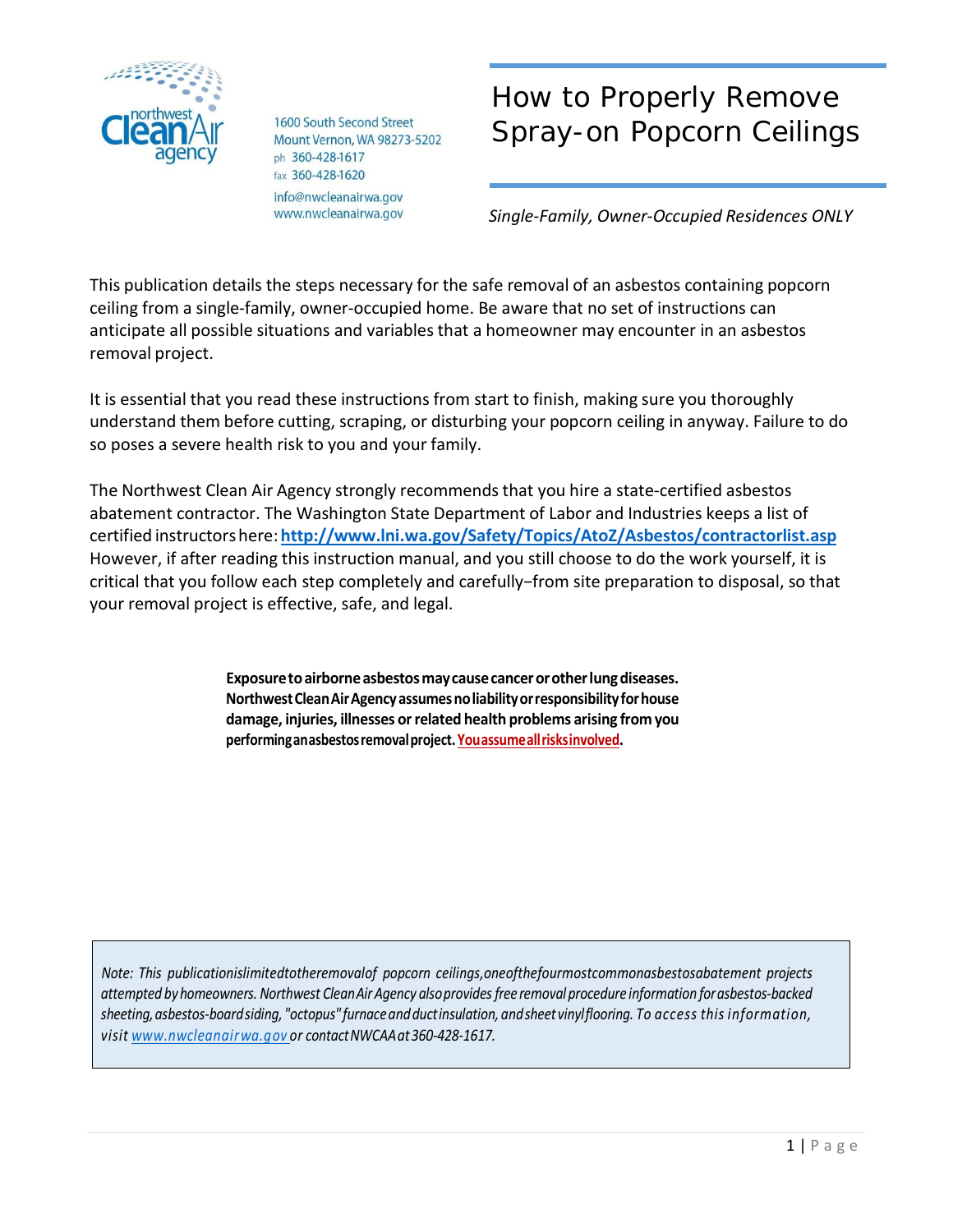# **Are you prepared to take on this project?**

Itisessentialthatyouareawareofallthechallengesandrisksoftacklinganasbestosremovalproject yourself. It can be time consuming, messy, expensive, and dangerous to your health, if not correctly performed.

Beforeyoubeginanyasbestosremovalproject,youmustbeabletoanswer"yes"toallthefollowing questions:

#### • **Areyousureyourceilingcontainsasbestos?**

Not all spray-on popcorn ceilings contain asbestos. To know of sure, submit a small sample for laboratory analysis. Cost for such testing is minimal, typically \$25-\$50 per sample. Laboratories are listedinthephonebookyellowpagesunder"Asbestos--ConsultingandTesting."

**To take a ceiling sample for lab analysis you will need to do the following:**

- A spray bottle Fill spray bottle with water mixed with a few drops of liquid detergent. Thoroughly wet three of four small ceiling areas. Allow time for the water to soak in.
- With a putty knife and wearing rubber gloves, carefully scrape about one square-inch of popcorn and place into a plastic resealed bag from each area.
- Take or send sample to local asbestos testing lab.

If the laboratory results are negative, meaning lessthan one-percent asbestos was found in the sample, take two additional samples and have them tested as well to confirm the analysis.

If you decide not to check for asbestos, assume the ceiling contains asbestos and treat it accordingly.

### • **If your ceiling contains asbestos, isremoval the best option?**

Asbestos is a problem only if fibers are released into the air. Popcorn ceilings containing asbestos that are in good repair and not disturbed by cuts or tears, will not release asbestos fibers. Hence, the safest easiest and least expensive option may be to leave your ceiling alone. Sometimes, it is possible to work around asbestos without removing it. For example, popcorn ceilings that are in good condition can usually be painted (spraying is recommended) to better encapsulate the fibers. However, be aware that painting these ceilings may prevent your from safely removing them in the future because do-it-yourself removal is highly dependent on your ability to thoroughly wet this material before disturbing it. Painting can seal the popcorn material, making it difficult or impossible to wet.

# • **Areyouprepared to accept the serious health risks associated with doing theasbestosremoval yourself?**

*Airborneasbestosisaserious healthhazard.*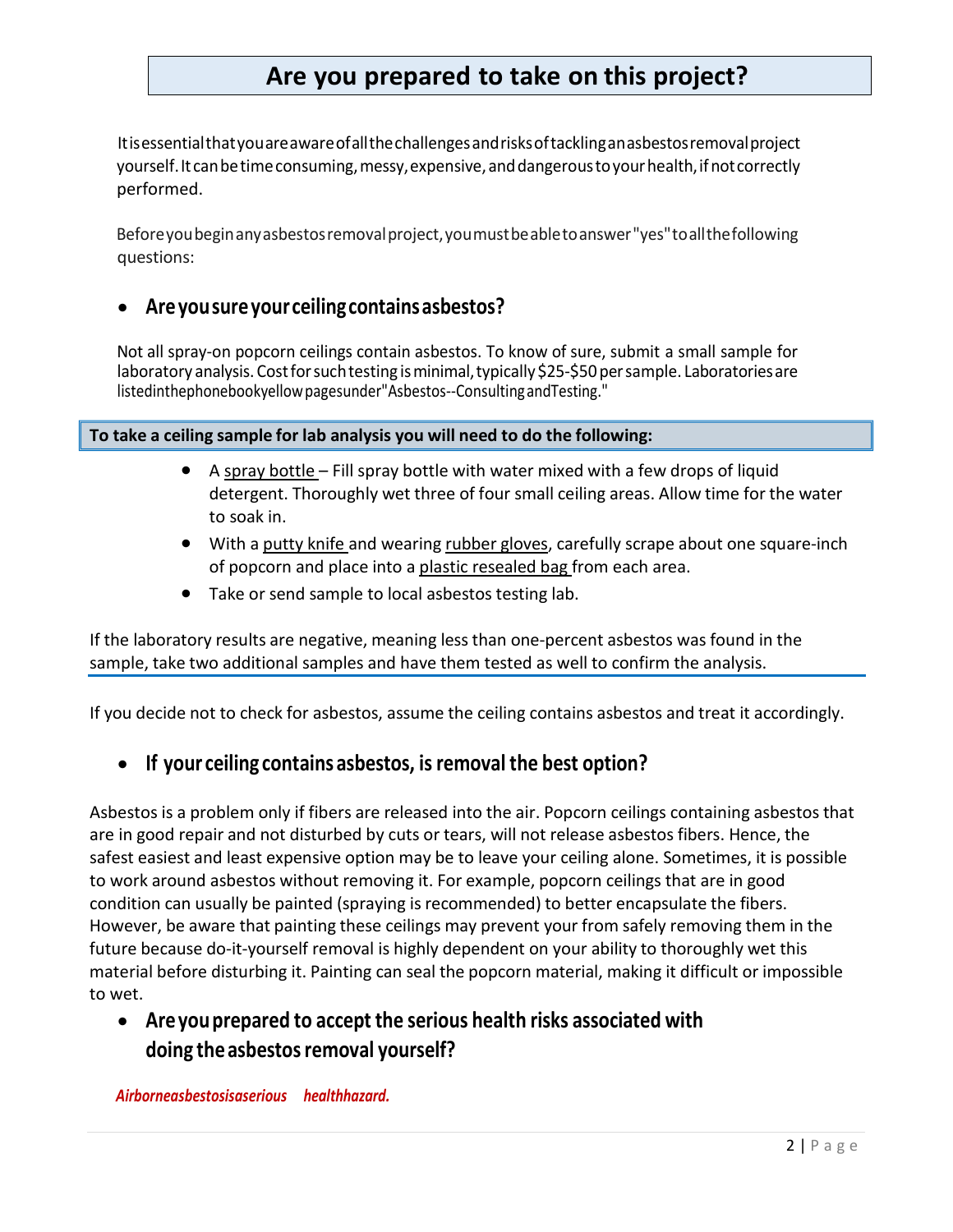#### **Breathingasbestosfiberscancauselungcancerandotherdiseases.**

When disturbed, asbestos breaks down into fibers up to 1,200 times thinner than a human hair. If released into the air, asbestos cannot be seen and quickly circulates through your home. When inhaled, these fibers becometrappedinlungtissues.Medicalresearchtellsusthatupto30yearsafterinhalation,asbestosfibers cancause**lungcancer,mesothelioma,** arelatedterminalcancerofthetissuethatlinesthechestcavity,and asbestosis, a condition that canleadto breathing problems and heartfailure.

There is no known safe level of asbestos exposure. That's why medical, environmental health, and regulatory organizations stressthe need to protect health by minimizing exposure to airborne asbestos fibers, particularly at elevated levels-suchascanoccurduringaremodeling project.

#### **Without proper ventilation, equipment and body coverage at all times when working with asbestos, you or anyoneinthevicinity oftheremovalareamaybeatseriousrisk.**

Theremoval procedures described inthis publication are intended to helphomeowners minimize health risks associated with do-it-yourself asbestos removals. However, it should be understood that with any removal project some release of asbestos fibers into the air is unavoidable and there are no known safe levelsofasbestosexposure.

# • **Are youpreparedtoassumethe challengeof do-it-yourself asbestos removalanddisposal?**

#### **The work will be difficult, requiring the purchase of safety equipment.**

Even under the best of circumstances, do-it-yourself asbestos projects can be physically demanding and potentially dangerous.

- **Breathingthrougharespiratorismoredifficultthannormalbreathingandplacesadditional stressonheartandlungs.**
- **Protective clothing can be hot and uncomfortable.**
- **Workcaninvolveladdersand highspaces.**
- **Eyeprotectionoftenresultsinreducedvisibility.**
- **Caution mustbetakenwithwiring andelectricalpower becauseofallthewater beingusedtowetthe asbestos.**

As a homeowner, you do not have the specialized equipment, materials, and experience of an asbestos abatement contractor to performthis work. Unlikecontractors, who havespecial machines with high-efficiency filtersto remove fibersfromtheworkplace air,youhavefew,if-any,safety"back-ups" ifsomethinggoeswrong.

#### **The work will be time consuming.**

Thetotaltimeittakestocompletea cementasbestosboardsidingremovalcanbesubstantial.Timeestimates for the completion of an average size (10x 10) room removal project are:

- **File a notification form and pay associated fee with the Northwest Clean Air Agency:**[\(http://nwcleanairwa.gov/permits-and-services/asbestos/\)](http://nwcleanairwa.gov/permits-and-services/asbestos/))
- **Collectsupplies-1 day.**
- **Set up containment area-1day**
- **Removalandclean-up-2days**
- **Disposal–1 day**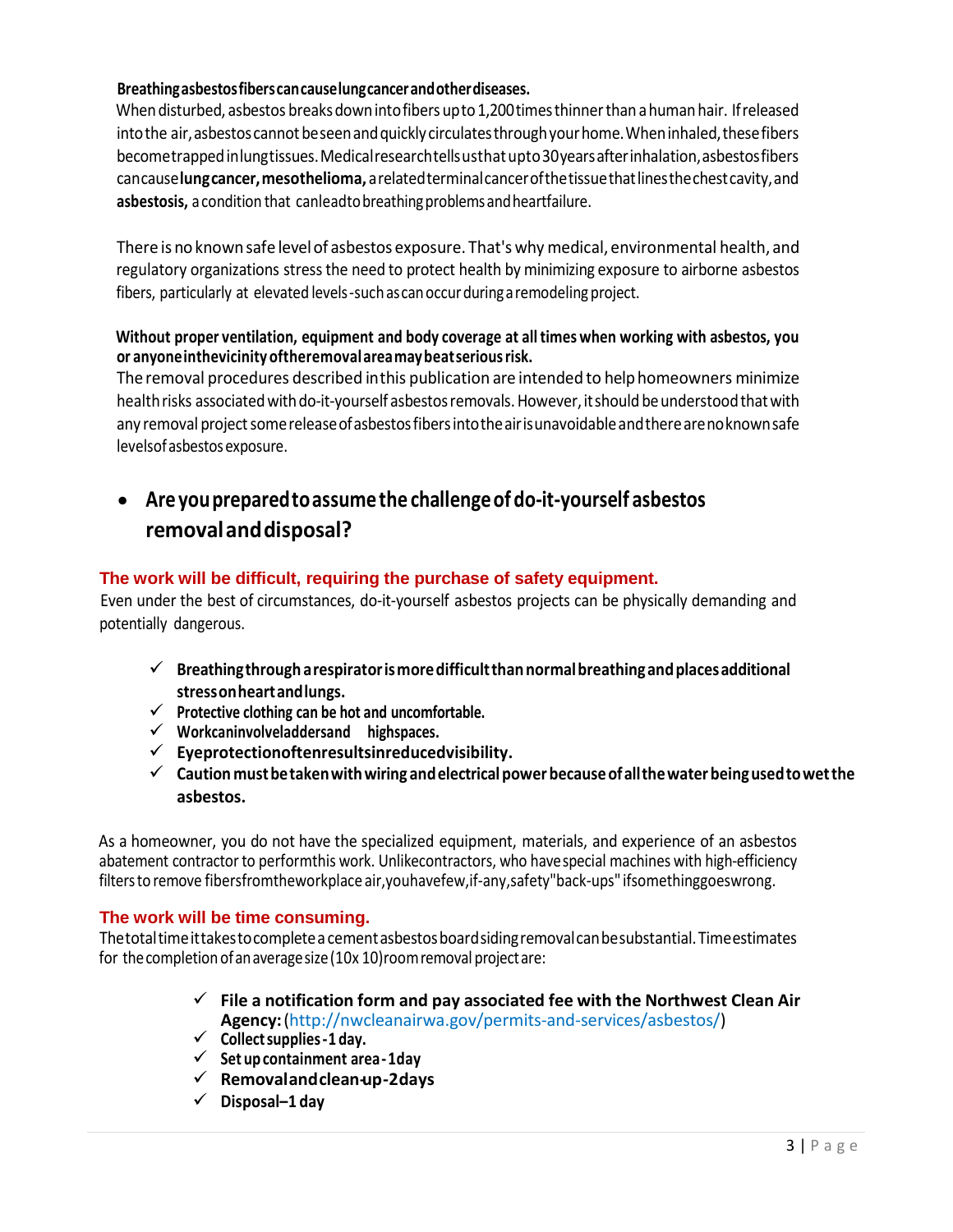## • **Are you aware ofthe legal issuesinvolved?**

#### **During removal**

Thelawprohibitsyoufromhiringanyoneotherthanacertifiedasbestosabatementcontractortoperform--or assist with -- asbestos removal work in your single-family residence. Family members and friends may participate,providedtheydosoonavoluntary,no-paybasis.Homeownersmayremoveasbestosthemselves. But asstated above, this option is difficult, time-consuming, and dangerous to your health if prescribed work procedures are not strictly followed.

#### **During disposal**

Ifyouchoosetoremoveasbestosyourself, youtakeon the legalliabilityofensuringproperbagging **(labeled, double bagged in 6 mil thick plastics bags, sealed with duct tape)** andidentification of asbestos debris, correct transport (in acovered vehicle), and disposal ONLY at disposal sites ortransfer stations licensedto receive such waste. These regulations are intended to protectyour community from the harmfuleffects of asbestos. The Washington State Department of Labor and Industries has regulations that may also apply. Call 1360-902-5514 or visit: **<http://www.lni.wa.gov/TradesLicensing/LicensingReq/Asbestos/default.asp>** for more information.

Ifyou answered"No"toanyoftheabovequestions, andifyoustillwishtohaveasbestosremovedfrom your home,**YOUMUST CONTACTASTATE-CERTIFIEDASBESTOS REMOVAL CONTRACTOR**. Thisisthe *quickest,safest,andmostreliablewaytoremoveasbestosfromyourhome*

# **BEFORE YOU BEGIN ASBESTOS REMOVAL…**

No set of instructions can address all possible situations and variablesthat a homeowner may encounterinan asbestos removal project. This publication isintended to addressthe common steps and most important issues involved in removing cement asbestos-board siding.

*Common sense dictates that unique and particularly challenging projects should not be undertaken by the homeowner.Insuchcases,avoidthepossibilityofasbestos contaminationbyabandoning the"do-it-yourself' approach and hiring a state-certified asbestos abatement contractor.*

Thesefirsttwostepsshouldbetakencareofwellbeforeyoustartanyarea preparation.

#### **1. Complete an application.**

Prior to removing asbestos, visit the Northwest Clean Air Agency website at [www.nwcleanairwa.gov](http://www.nwcleanairwa.gov/) to download and submit a notification form for your asbestos removal project. Once your application is submitted and the appropriate fee is collected, the agency will issue you a case number. Once a case number has been assigned by the agency, the form becomes your permit to legally remove asbestos and dispose of it at specified asbestos disposal sites (**you must show this form when disposing of asbestos debris**). For additional information or direction you can call the Northwest Clean Air Agency at 360-428-1617.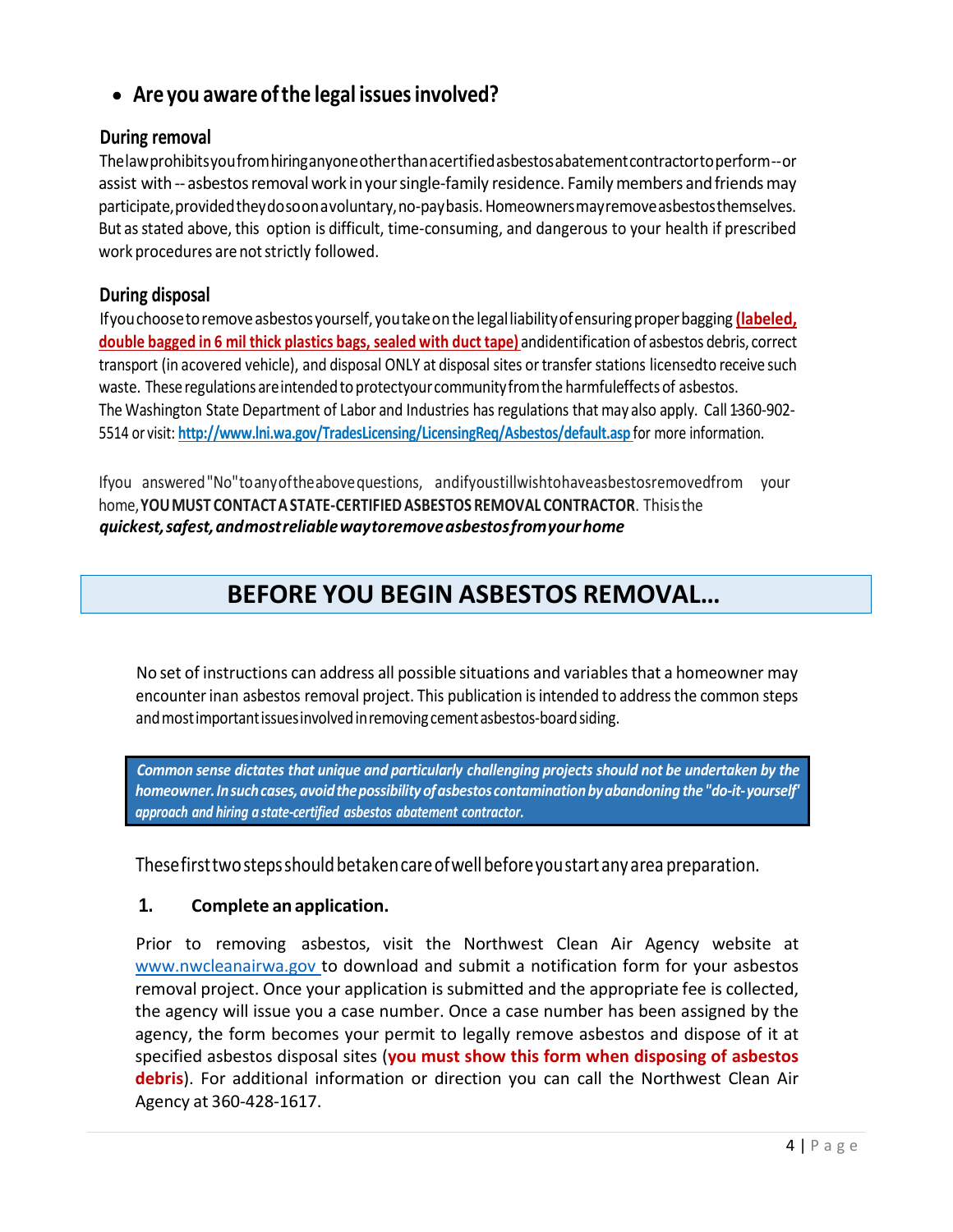#### **2. Conduct a "wet" test.**

Thorough wetting before, during, and after removal is critical for preventing the release of asbestos fibers into the air. If your popcorn ceiling has been painted, you will need to test whether water can adequately penetrate the paint and wet the asbestos containing material prior to the disturbance.

To conduct a wet test you will need: a spray bottle, liquid detergent, putty knife, one foot square piece of plastic, and rubber gloves.

- $\checkmark$  Fill a spray bottle with water and mix a teaspoon or less of liquid detergent in it.
- $\checkmark$  Spray water over a few squire inches of ceiling. Do this in several different test areas.
- $\checkmark$  Allow 5-20 minutes for the water to soak in, re-spraying each test area 2-3 times more during this period.
- $\checkmark$  With a putty knife and wearing rubber gloves, carefully scrape off the material catching the debris on a piece of sheet plastic held in your other hand.
- $\checkmark$  Examine the removed popcorn carefully. It should be thoroughly wet.

If after numerous tries, you are unable to get the water to penetrate the paint and saturate the ceiling materials…*DO NOT UNDERTAKE THIS PROJECT!*

### **3. Gather essential personnel & supplies**

#### *WORKERS*

**It is illegal to hire anyone other than a state-certified asbestos abatement contractor to perform, or assist in, the removal of asbestos.**

Three people are needed for the asbestos removal job: two homeowners should perform the removal work, and a third person should be "standing by" outside the work area to provide water, tools, and other supplies as needed, while the work is in progress. This will minimize the need for people inside the containment area to remove their disposable clothing and put on new clothing for each exit and entrance to the work area.

#### • **PROTECTIVE EQUIPMENT AND CLOTHING**

During removal, all workers must be protected from breathing or spreading asbestos fibers. Each person must wearanappropriaterespirator,disposablecoveralls,goggles,disposableglovesandrubberboots.Beforebeginning yourproject,you'llneedtoobtainthefollowing items.

**Check your phone book yellow pages under "Safety Equipment and Clothing" for a list of safety equipment vendors.** Note which items must be purchased at special stores (i.e.safety equipment store) which carry approved healthandsafetyequipment usedforasbestos removalandwhich maybewidely available.

**A ) Respirators** -- Half-face, dual-cartridge respirators, each equipped with a pair of HEPA filters (color coded purple) are required. One respirator is required for each person working within the removal area.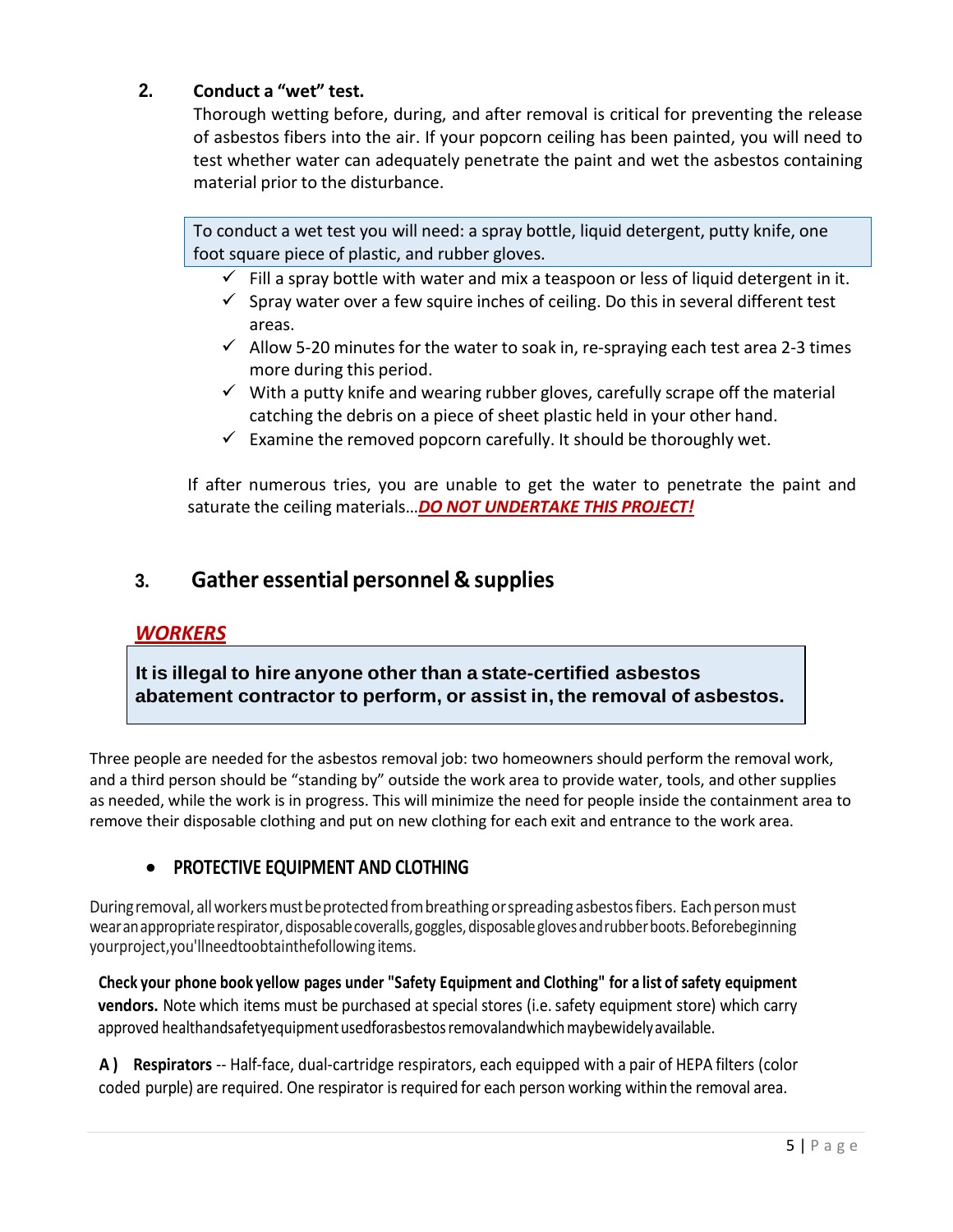Respirators provide little protection ifthey do notfit properly, so request afit test fromthe vendor.

#### **Personswith beards often cannot beadequately fitted with thistype ofrespiratorandshouldnotworkwithincontaminantareas.**

**B**) Coveralls -- Several pairs of disposable coveralls with built in booties should be purchased for each person who will be in the work area. Oversized coveralls make it easier for workers to move around.

NEWCOVERALLS WILL BE NEEDED FOR EACHENTRY INTOTHE REMOVALAREA.Everytimeaworkerleavesaremovalarea,coveralls should be wetted and disposed of in a properly sealed asbestos disposal bag.

**C ) Rubber boots** - Lace less, pull-on rubber boots without fasteners will protect coverall booties so they do not wear through. Rubber boots can be washed offlater or disposed of as contaminated debris.

**D ) Eye protection -** Each worker performing cement asbestosboard siding removal work should be equipped with non-fogging gogglesor other safety-approved eyewear protection.

**E ) Rubber gloves**- *Several* pairs of durable, disposable rubber glovesshould be purchasedfor eachworker. Rubber gloves must be worn byeachpersonworking within theremovalarea.



**NEWGLOVESARE REQUIREDWITHEACHRE-ENTRY INTOTHE REMOVALAREA.** Everytime aworkerleavesaremoval areaduringaproject, these gloves should bewetted and disposed of inanasbestos disposal bag.

#### **TOOLS AND SUPPLIES**

- **A) Tank sprayer (2-3gallons) -**Thiswill beyourmeansofwetting exposed asbestos-containing materials.
- **B) Gardenhosewithautomatic shut-offnozzle.** Ahoseequippedwithanautomaticshut-offspraynozzle, will beneededtosupplywater atehentrance tothework area.
- **C) Liquiddishwashingdetergent-**Mixedat1cupper5gallonsofwaterforbestresultsinwetting.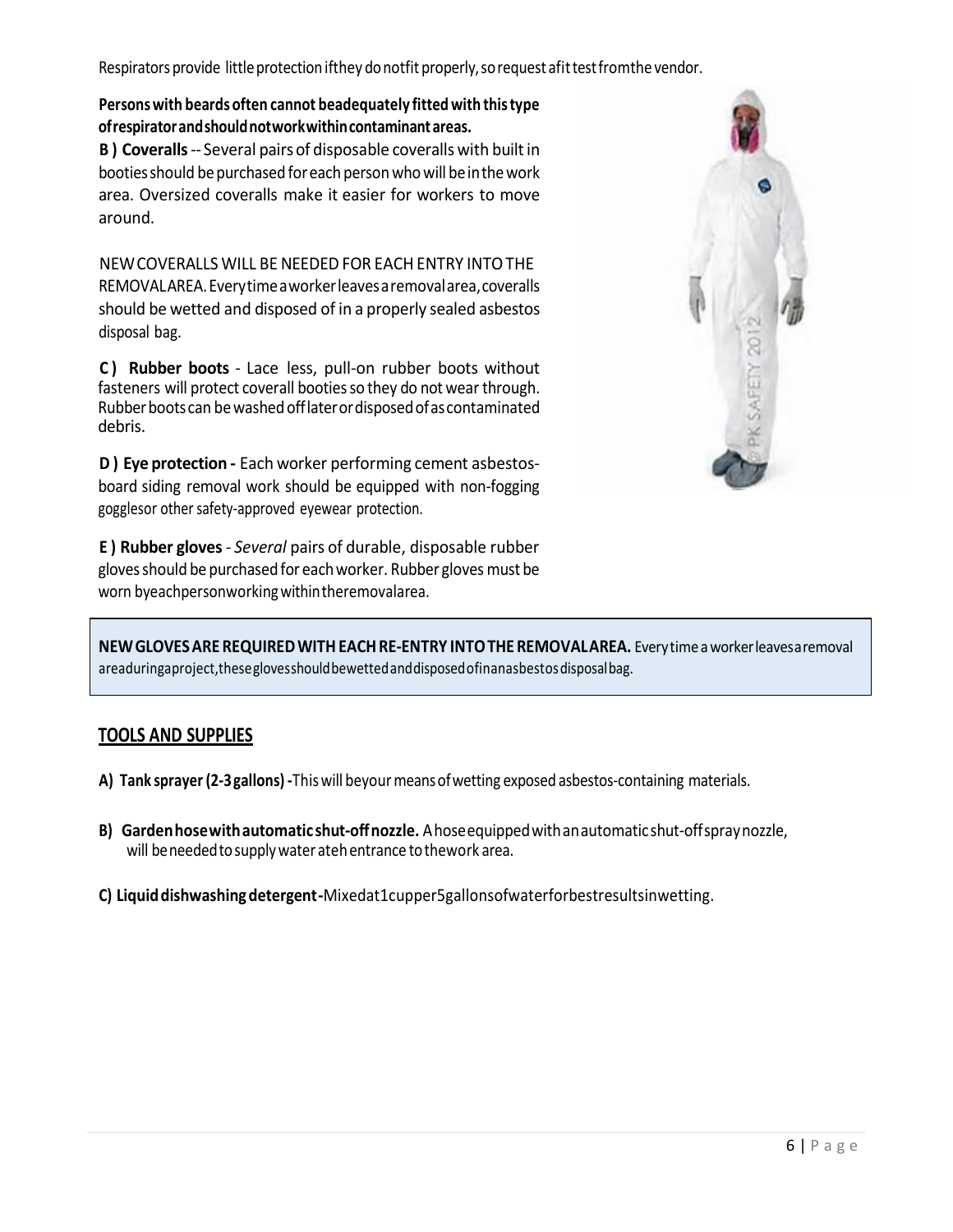#### **D) Removaltools:**

- $\bullet$  Aputty knife with a 4-6 inch blades, work best at scraping off popcorn ceiling materials.
- Wallboardtaping–toattachplasticsheetingtowalls.
- Aknifeorscissortocutpolyethylene sheeting.
- **E) Six-mil Polyethylene plastic sheeting** This will be usedto create a containmentareas.Youwillneedenough2or3milplasticsheeting to cover one-and-a-half times the area of the walls and enough 6 mil plasticsheetingtocoverthreetimestheareaofthefloorsintheworkarea.
- **G) Asbestoswastedisposal bags**-Thesespecialbagswillbe used to contain asbestos contaminated debris and materials. The bags should be sized 33 inches by 50 inches and be made of 6-mil polyethylene. Each should bepre-printedwithrequiredasbestoswarnings

**H) Asbestos waste disposalstickers**-Thesespecialstickers can be usedto tag largeritemsofdebristhat do notfit inthe bags,but are doublewrapped andtapedinplastic.

**I) Permanentmarkerpen-**Youmustwriteyourlastname, address,andremovaldateoneachwastedisposal bagor sticker.





**J) Ducttape-**Numerousrollswillbeneededforsealingwastedisposalbags(*twisttopof bag, andwrap tape around twisted area – see illustration listed below*) andholdingsomeofthe removal areaplastic inplace.



**K) Clean, disposable rags-** ·Alargesupply should beonhandforassorted removal andclean-up purposes.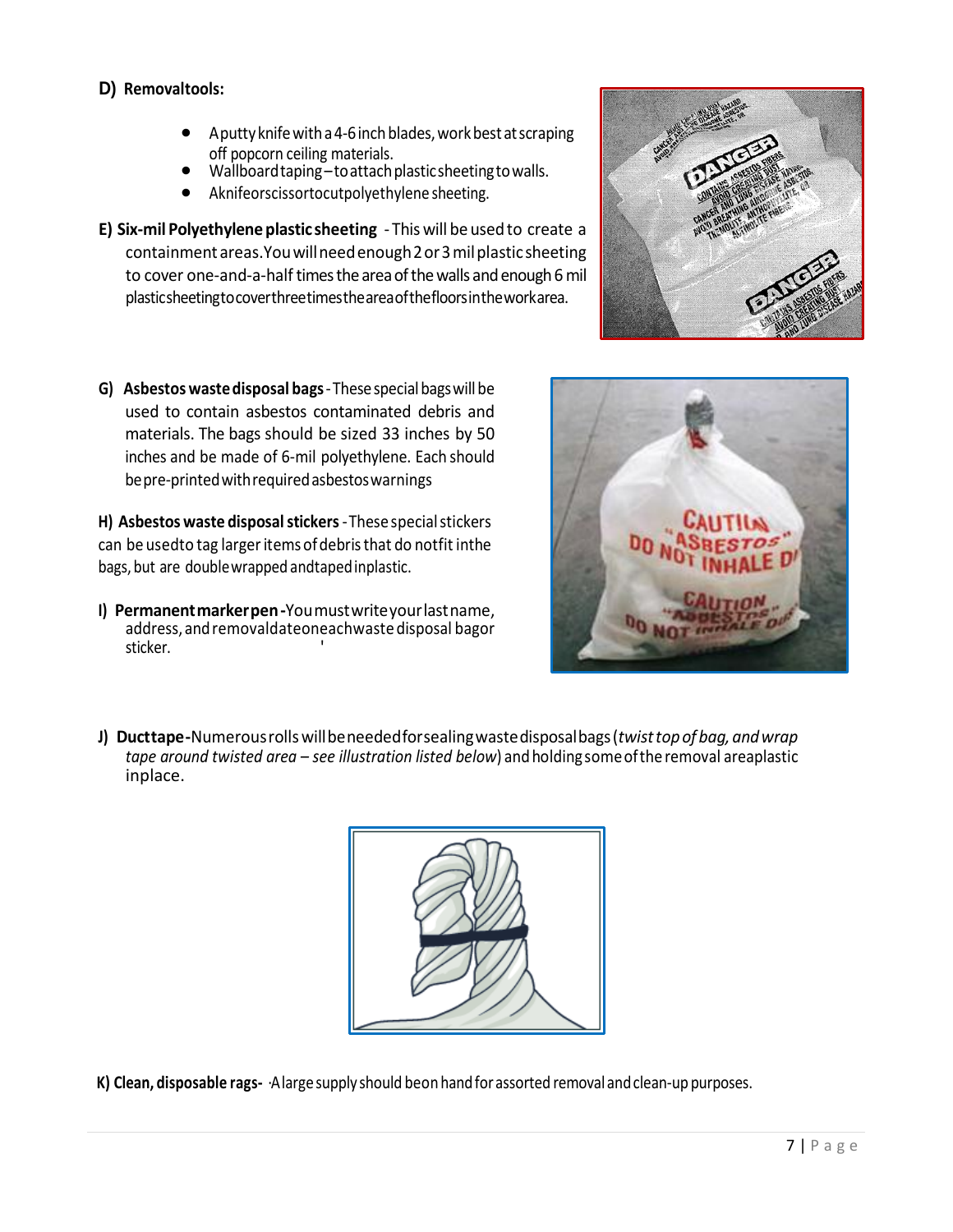**L) Bucket-**Youwillneeda bucketforwashingtoolsat theendoftheproject.

**M) Ladder** with cushioned legs – if you need a ladder to reach the ceiling areas, you will need to wrap and tape rags or foam around the ladder legs, so they do not puncture the plastic on the floor of the containment area.

**N) Sealing paint** – These could be latex primer paint or an approved latex asbestos sealing product. They will be used for encapsulating areas after popcorn materials have been scraped off.

# **SITE PREPARATION**

### **4. Prepare the house**

• Post signs warning friends, family, and other visitors who might visit unexpectedly to stay well away from the work area. Make sure pets cannot come near the work site.

> *TIP: To minimize damage to wallpaper, consider using slender finishing nails to secure a small strip of wood (like screen molding) to the top of the wall.*

- Remove all furniture from the room(s) where the popcorn removal is to take place.
- Turn off heating and air conditioning systems.
- Tape all light switches in the off position.
- Turn off electrical power to all ceiling light fixtures in the project area, and then remove them. After removal, seal exposed wires with electrical tape. Be careful not to disturb the popcorn material during these activities.
- Remove any smoke alarms or other devices attached to or near the ceiling, once again be careful not to disturb popcorn material.

## **5. Build a containment area**

- **You need to contain asbestos** debris by constructing a plastic containment area around the ceiling areas you wish to remove. This is accomplished by covering the walls and floors within the project room(s) to ensure all debris is captured and remains on plastic sheeting during the removal process.
- **Cover the floors** with 6 mil polyethylene plastic sheeting throughout the area of the house where the popcorn ceiling is to be removed. Place the sheets so that they overlap room edges by about a foot. Run the extra foot of sheeting up each wall and tape all edges there securely. *DO NOT PULL TIGHT!* Make sure there's planet of excess plastic so that the plastic won't pull away from the walls when you're working near room corners and edges.
- **Tightly seal all floor seams** between sheets of plastic with duct tape. If popcorn is to be removed from rooms that are joined by halls or spaces where no removal is to take place, lay 6 mil plastics sheets on the floor to create a path on which to walk between containment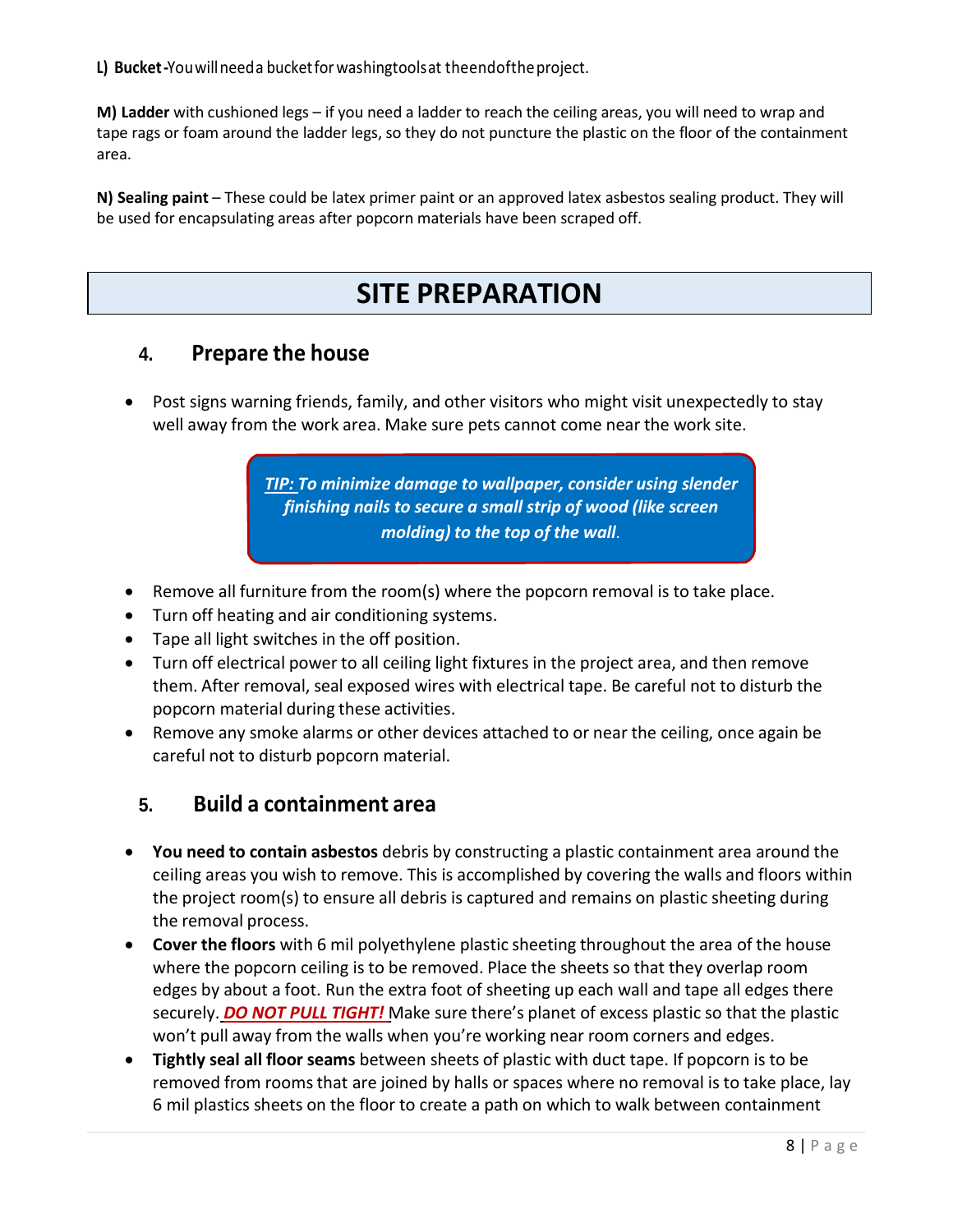areas.

- Make sure the plastic sheets overlap and extend to the floor.
- **Hang polyethylene plastic sheeting on the walls,** approximately 1 inch down from the ceiling, with duct tape. SMOOTH THE DUCT TAPE FOR A TIGHT SEAL. Make sure the plastic sheets overlap and extend to the floor. Seal all wall seams with duct tape. To minimize damage to wallpaper, consider using slender finishing nails to secure a small strip of wood (like screen molding) to the top of the wall and then hang the plastic sheets from the wood strip using duct tape.
- **Hang these instructions** like a calendar, using a piece of duct tape, a nail, and the hole at the top. Select an accessible location within the containment area away from where you will be spraying water. To prevent tears in the plastic, place a small piece of duct tape on the plastic sheeting at the location where you hammer a nail to hang the instructions.
- **Lay a second layer** of LOOSE 6 mil plastic on the floor. In larger rooms, install this second layer in pieces of 100-120 square feet. Lay the plastic in a loose, generously overlapping manner. DO NOT SEAL EDGES OF THIS SHEET WITH TAPE.
- **Construct plastic isolation walls** in doorways or room openings. It may be necessary to separate the work area from the rest of the house by sealing the openings with 6 mil plastic.
- **Create a secure entry/exit point.** If there is a door the outside within the containment area, make this your designated point of entry and exit to the work area. Open the door and seal the doorway with 6 mil plastic. Create an entrance / exit through the plastic by cutting a 5-6 foot vertical slit in the plastic and covering it on the inside with a plastic flap. Then lay down a sheet of 6 mil polyethylene plastic outside the door.
- If there is not exit door to the outside from the containment area, **create an entrance / exit within the house** either through a door or through an isolation wall following the instructions listed above.
- **Label asbestos removal bags** using a permanent marker pen. Write your last name, address, and date of removal on each bag.
- **Place supplies at the entry / exit** point. At a minimum, have a water sprayer bottle, clean wet rags, a bucket, and asbestos wasted disposal bags−at any entry / exit location.
- **Check you work.** Once you've completed the plastic containment, make sure the entire area where the removal is to take place is isolated with polyethylene sheeting. The only exposed surfaces with the containment should be the ceiling and about an inch or less of wall below the ceilings. This ensures that all asbestos material is contained during removal.

# **ASBESTOS REMOVAL**

## **6. Wet the ceiling**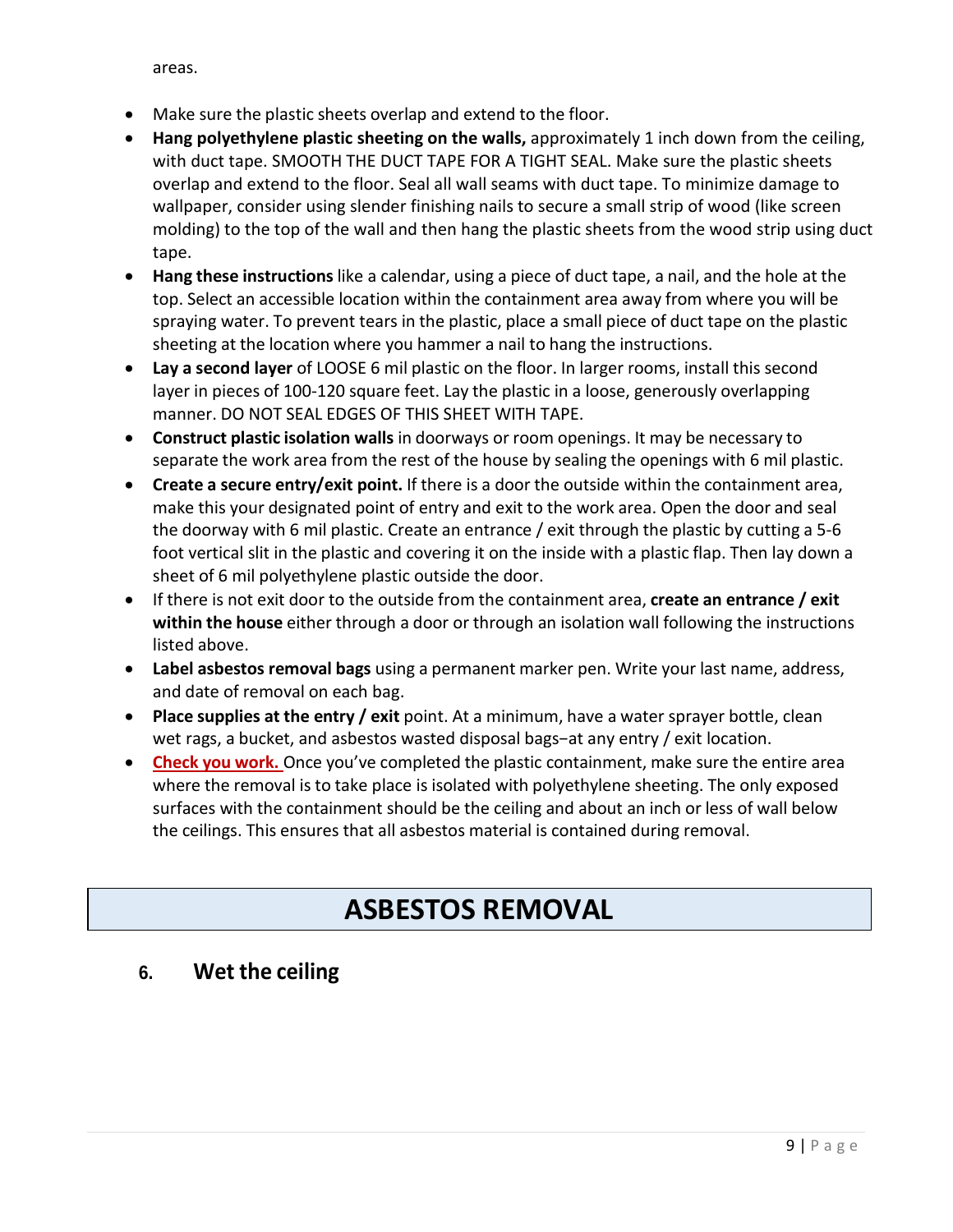*Windows may be opened for ventilation. However, regulations require that there be no emissions to the outside air. Construct and tape an oversized plastic flap over the inside of each open window to ensure no debris passes through the windows.*

• **Thorough wetting is critical** to keep asbestos fibers out of the air. If your ceiling is painted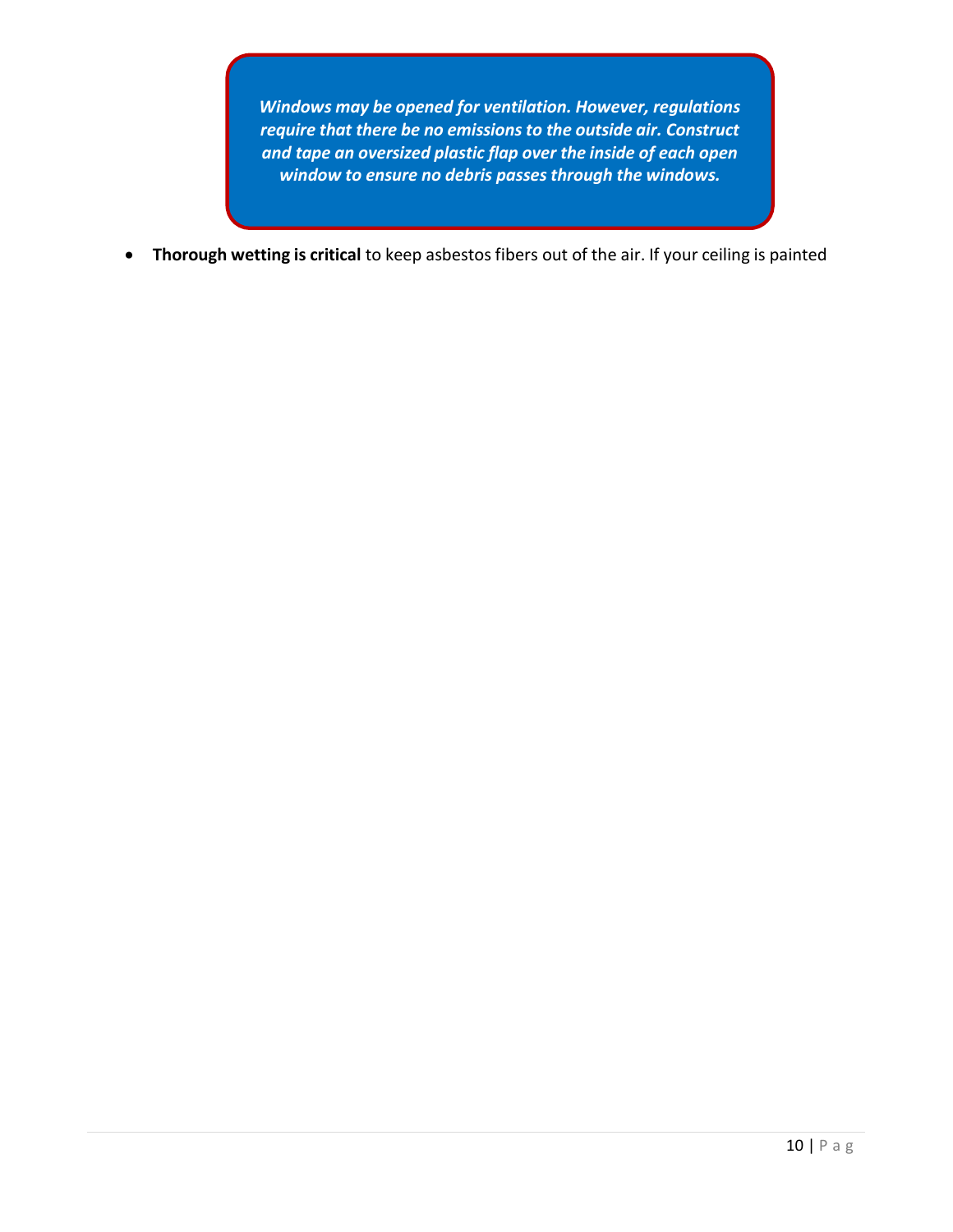and the wet test you conducted in step 2 failed to thoroughly saturate with water the popcorn to the ceiling substrate, **DO NOT PROCEED**. Leave the ceiling alone or hire an asbestos abatement contractor to do the work.

- Mix liquid detergent with the water at a ratio of 1 cup to 5 gallons of water.
- Spray the ceiling with the liquid detergent and water mixture using the tank sprayer. Spray the popcorn material enough times, according to the results of your wet test in step 2, to ensure the ceiling will be saturated with water before removal.
- Wait 15-20 minutes for the water to thoroughly penetrate the ceiling material. Spray-on popcorn material is very porous and absorbs a lot of water, so keep applying water during

this time.

*TIP: If you must leave the plastic containment area during the project, use the spray bottle to wet down and remove protective equipment and clothing while standing on the plastic just outside the entrance/exit to the work area. Place coveralls and gloves in a waste disposal bag. Then step off the plastic. Upon returning put on new coveralls and gloves.*

## **7. Put on protective clothing and equipment**

- **Put on coveralls, gloves googles, and respirator.** Those who will enter the containment area to do the removal must pull on disposable coveralls outside the containment area while standing on the entrance / exit plastic. They should then put on gloves, googles, and respirators equipped with HEPA filters.
- **Tape your gloves to your disposable coverall** sleeves around the writes to ensure your arms and wrists remain covered.



*TIP: If someone outside the containment area is not available to refill sprayers, you may need a garden hose with an automatic shut-off nozzle at the entrance to the plastic enclosure for refilling the tank sprayer(s).*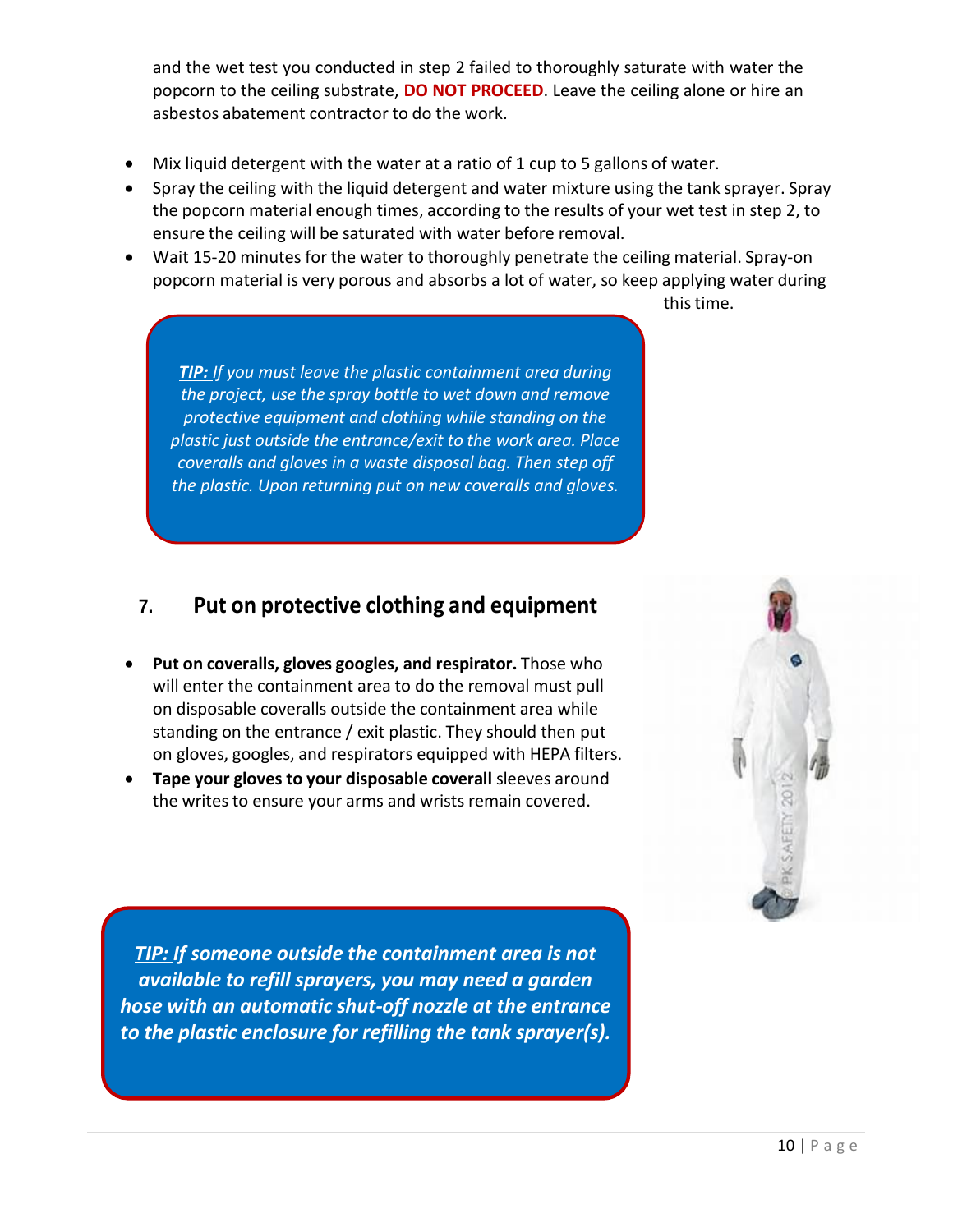# **8. Test ceiling for watersaturation**

- Enter the containment area only when **fully clothed** in protective gear.
- **Test for wetness** by scraping off a few inches of ceiling material. If it is thoroughly wet to the gypsum board or other ceiling substrate underneath, you are ready to begin removing the popcorn material. **IF THE MATERIAL IS NOT THOROUGHLY WET**, **REPEAT STEP 6**, re-applying water with detergent and allowing time for it to soak in.
- If after more applications of water, you are still unable to thoroughly wet this material, **do not proceed**. Use a state certified asbestos abatement contract (The Washington State Department of Labor and Industries keeps a list of certified contractors, you can access this list at: **<http://www.lni.wa.gov/Safety/Topics/AtoZ/Asbestos/contractorlist.asp>**).

# **9. Scrape off popcorn**

- **Keep plastic of floor and walls wet at all times** by periodically spraying the to prevent any debris from drying and becoming airborne.
- **Cushion ladder legs** by wrapping them with rags or a similar material, thereby preventing them from puncturing the plastic sheeting on the floor.
- **Thoroughly scrape the spray-on popcorn** material from the ceiling using a 4-6 inch putty or wallboard taping knife. Allow the debris to fall onto the plastic sheets below.
- **Wipe any remaining ceiling residue** off with clean wet rags. Turn rags frequently, so that you are wiping a clean surface. Otherwise, remaining asbestos material will be smeared around but not removed. If the ceiling beneath is painted, wet wiping is very effective. With unfinished sheetrock, wiping is helpful but less effective.
- **Use clean rags** to wet wipe the exposed portion of the wall between the top of the duct tape and the ceiling.
- **Dispose of all rags** in an asbestos waste disposal bag. Do not try to rinse contaminated rags.
- If your popcorn ceiling was applied as part of original house construction, the ceiling was likely never finished for painting. Thus, even if you did no damage during the popcorn removal, you **will likely need to refinish or re-texture the ceiling** before painting. Sanding the ceiling would result in remaining asbestos fibers being released into the air.

*Under NO circumstances should you sand ceilings after removal of spray-on popcorn material.*

# **CLEANING UP**

# **10. Remove loose plastic and debrisfrom the floor(s)**

• Once removed, **asbestos debris should be kept wet** until packaged and sealed for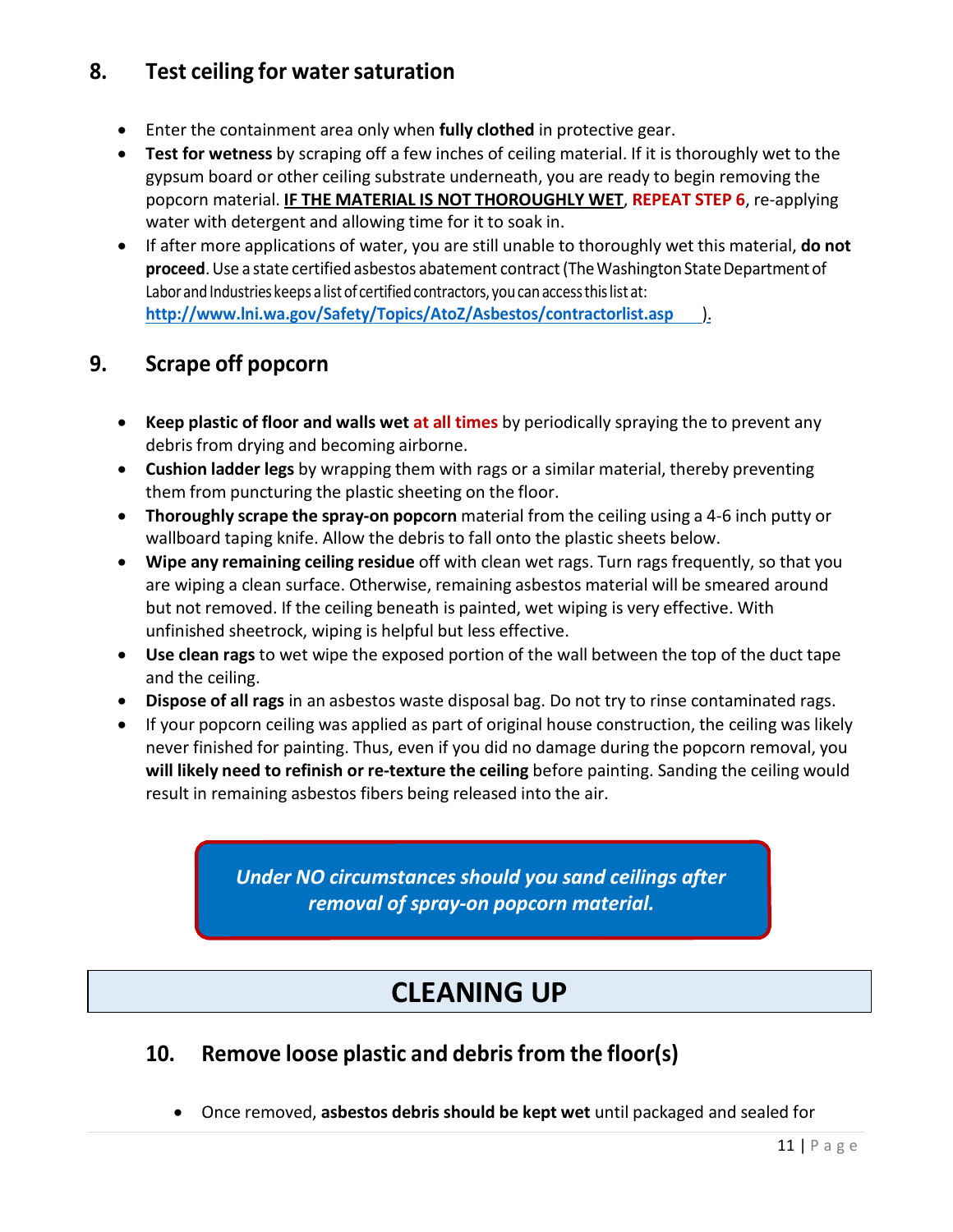disposal.

• **Fold and roll up top layer of loose floor plastic**. After you've removed all the popcorn ceiling material in one room within the containment area, carefully fold and roll up the top layer of loose plastic sheets that contain fallen debris.



• **Double-bag the folded plastic**, along with the ceiling debris it contains, into pre-marked asbestos waste disposal bags. The top level of the floor plastic was put down in 100-120 square foot sections, plastic, plus wetted popcorn material on this square footage may be quite heavy, and may be all you want to carry in a single double-bagged container. Plastic and material will need to be placed in

marked 6 mil plastics bags, twisted into a J wrap and sealed with duct tape. Follow this process of each room.

- **Wipe down all tools** and ladders with clean wet rags after removing all asbestos material from the project enclosure.
- **Dispose of all contaminated wipe rags** as asbestos debris.
- Place **tools in bucket** or plastic bag for more thorough cleaning later.
- **Apply ceiling encapsulate** to seal in residual asbestos. In spite of your best efforts to thoroughly remove the asbestos fibers, some fibers will remain. Before you remove any plastics sheets that are taped to the walls and floor, encapsulate any residual asbestos on those ceiling areas from which popcorn material has been removed. Roll or spray these areas with latex primer paint or an approved latex asbestos sealant. **ANY FUTURE CEILING FINISHING WORK SHOULD NOT INVOLVE SANDING THESE SURFACES**.

## **11. Remove wall and floor plastic**

- **Spray plastic walls with water** one last time, making sure any visible asbestos debris is thoroughly wet.
- **Plan your final exit**. It is critical that you dismantle and bag the containment area in such a way that the last piece of plastic upon which you're standing is the plastic sheet you placed on the floor outside the entrance / exit to the containment area. Place plenty of asbestos disposal bags and duct tape along your exit route.
- **Beginning at the point most distant** from your containment entrance / exit, remove all plastic. First, peel the plastic off the walls and lower them onto the floor. Then carefully roll up the plastic on the floor, being careful that all debris stays contained within the plastic. Work toward your exit. Stay on the plastic flooring at all times during this process. In larger rooms, you may need to bag the wall plastic separately to avoid creating a bundle of plastic too large for the bag. Roll and fold the plastic sheeting toward you while remaining on the plastic.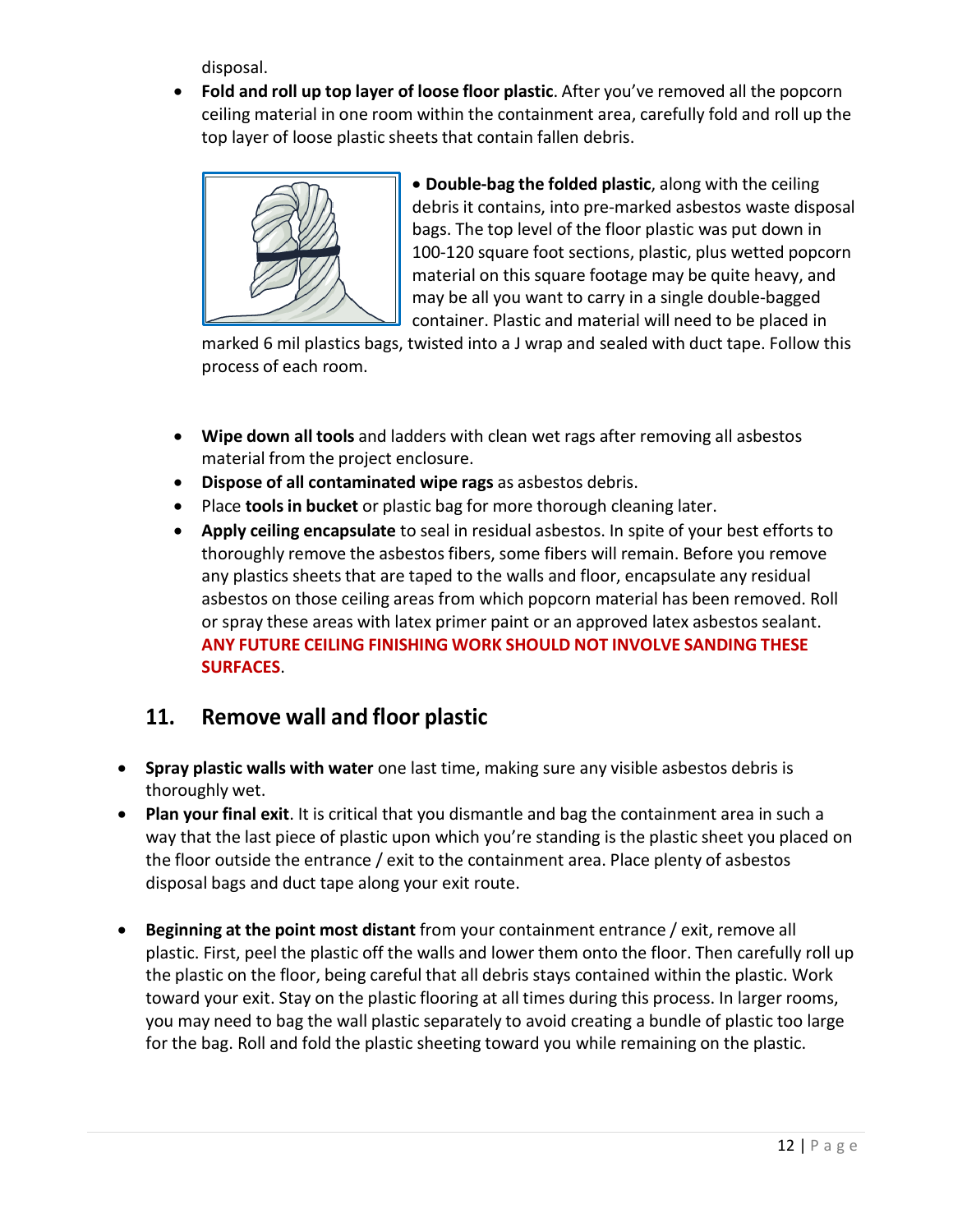

• **Place each roll** of contaminated plastic inside an asbestos was disposal bag.

• **Place each bag of asbestos debris** into a second, clean bag, carefully securing each by twisting the tops, bending the twisted part over and securing with duct tape.

# **12. Decontaminate**

- Stand on the last piece of plastic sheeting outside the entry / exit door. **Spray yourself** (or each other) with water to wet down any asbestos debris / fibers on the outside of your respirator and disposable coveralls.
- **Remove boots.** Double bag them in asbestos waste disposal bags for disposal or should you want to keep them, remove any accumulations of popcorn material and set them aside on the plastic sheet for further cleaning.
- **Remove your disposable gloves and coveralls** by peeling them off and turning them inside out as you remove them. Double bag them in asbestos waste disposal bags. Step off the last plastic sheet.
- **Remove respirators and take out their filters.** Discard the filters with other asbestos waste. Using clean wet rags, wipe down your respirator, goggles, tools used in the removal, and if you elect to keep them, your boots. Place your respirator, goggles, and tools in the bucket and your boots in a plastic bag for washing later.
- **Use wet rags for any further clean-up.**
- **Double bag all remaining debris,** including all cleaning rags, disposable itmes, and the last plastic sheet in asbestos disposal bags. Twist top of bags, fold over, and seal with duct tape.
- **Take a shower.**

*NEVER attempt to vacuum or sweep up asbestos debris. This will cause any fibers present to become airborne in your home.*